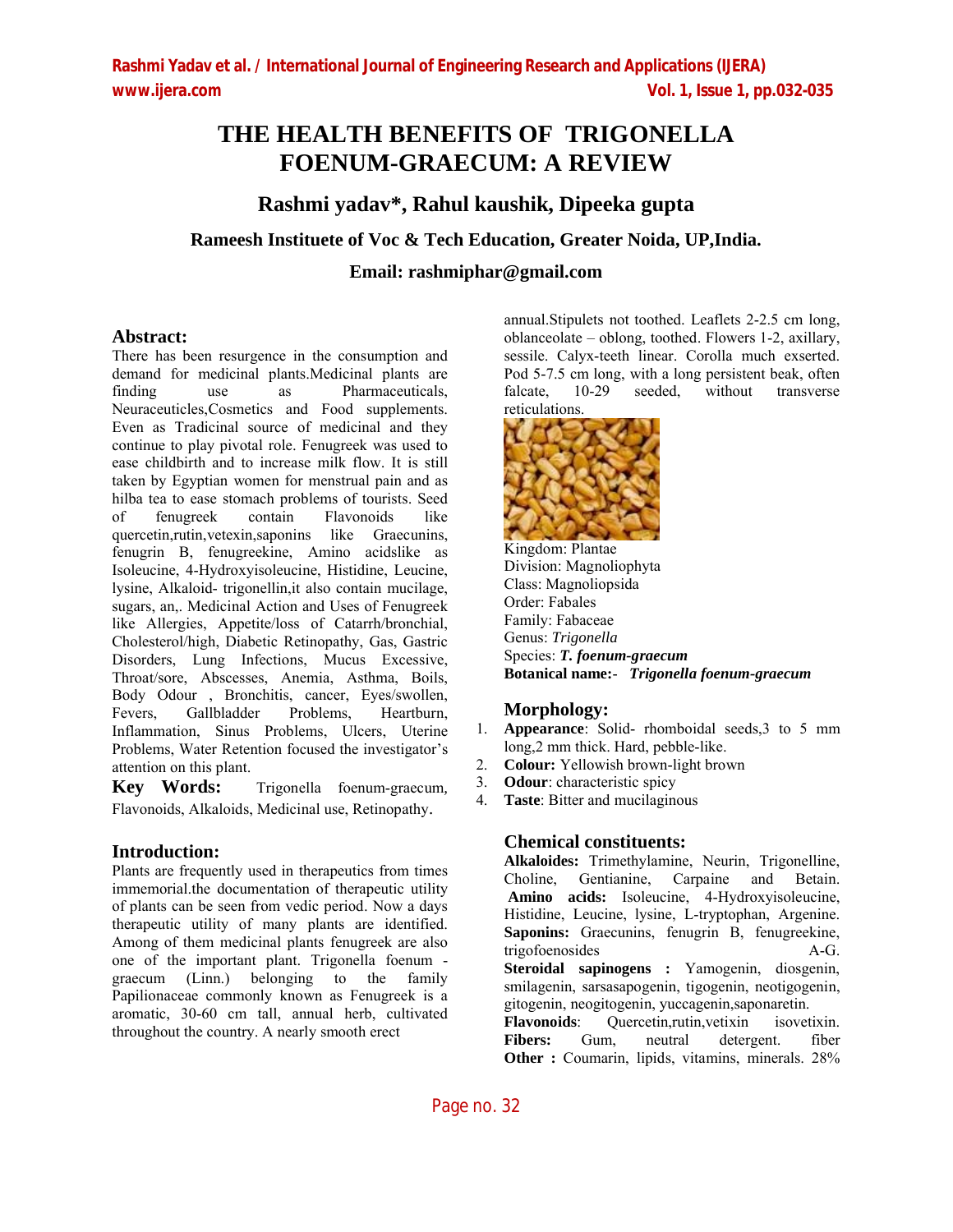**Rashmi Yadav et al. / International Journal of Engineering Research and Applications (IJERA) www.ijera.com Vol. 1, Issue 1, pp.032-035**

mucilage; 22 % proteins; 5 % of a stronger-swelling, bitter fixed oil.

## **Here are the few health benefits of FENUGREEK**

- 1. Fenugreek seeds are rich in vitamin E and is one of the earliest spices known to man.as preservative and addes to pickles..
- 2. Fresh fenugreek leaves are beneficial in the treatment of indigestion, flatulence and a sluggish liver.
- 3. The dried leaves of the fenugreek is used as a quality flavour for meat, fish and vegetable dishes.
- 4. An infusion of the leaves is used as a gargle for recurrent mouth ulcers. A gargle made from the seeds is best for ordinary sore throat.
- 5. Fresh Fenugreek leaves paste applied over the scalp regularly before bath helps hair grow, preserves natural color, keeps hair silky and also cures dandruff.
- 6. Fenugreek seeds made in gruel, given to nursing mothers increase the flow of milk.
- 7. Topically, the gelatinous texture of fenugreek seed may have some benefit for soothing skin that is irritated by eczema or other conditions. It has also been applied as a warm poultice to relieve muscle aches and gout pain.
- 8. Fenugreek seeds reduces the amounts of calcium oxalate in the kidneys which often contributes to kidney stones. In animal studies, fenugreek appeared to lessen the chance of developing colon cancer by blocking the action of certain enzymes.
- 9. Traditional Chinese herbalists used it for kidney problems and conditions affecting the male reproductive tract.
- 10. Fenugreek is currently used as a source of the steroid diosgenin , one of its active constituents from which other steroids can be synthesized.

#### **Pharmacological Uses:**

- 1. Antidiabetic activity
- 2. Antiplasmodic activity
- 3. Hypolipidemic activity
- 4. Immunological activity
- 5. Antibacterial activity
- 6. Anthelmintic activity
- 7. Anti-inflammatory and analgesic activity.
- 8. Antioxidant activity.

### **Glucose-lowering effects:**

The galactomannan-rich soluble fiber fraction of fenugreek may be responsible for the antidiabetic activity of the seeds. Insulinotrophic and antidiabetic properties also have been associated with the amino acid 4-hydroxyisoleucine that occurs in fenugreek at a concentration of about 0.55%. In vitro studies have indicated that this amino acid causes direct pancreatic β-cell stimulation. Delayed gastric emptying and inhibition of glucose transport also have been postulated as possible mechanisms. A study of alloxan-induced diabetic mice has shown that the hypoglycemic activity of dialysed fenugreek seed extract was comparable to that of insulin (1.5 U kg(- 1)). Fenugreek seed extract also improved intraperitoneal glucose tolerance in normal mice.

### **Cholesterol-lowering effects:**

Fecal bile acid and cholesterol excretion are increased by fenugreek administration.This may be secondary to a reaction between the bile acids and fenugreek-derived saponins causing the formation of micelles too large for the digestive tract to absorb. Another hypothesis attributes the cholesterollowering activities to the fiber-rich gum portion of the seed that reduces the rate of hepatic synthesis of cholesterol. It is likely that both mechanisms contribute to the overall effect.

#### **Antitumor activity:**

A potential protective effect of Fenugreek seeds against 7,12- DMBA-induced breast cancer in rats. At 200 mg/kg b.wt., Fenugreek seeds' extract significantly inhibited the DMBA-induced mammary hyperplasia and decreased its incidence. Epidemiological studies also implicate apoptosis as a mechanism that might mediate the Fenugreek's antibreast cancer protective effects.

#### **Antioxidant effect**:

A study has demonstrated the potent antioxidant properties of the fenugreek seeds. In the study, scientists evaluated the protective effect of polyphenol-rich extract from the seeds of fenugreek against hydrogen peroxide(H202)-induced oxidation in normal and diabetic human erythrocytes (RBCs).

#### **Anthelmintic Activity:**

Seeds of Trigonella Foenum-graecum showed mark and potent anthelmintic activity. Alcoholic extract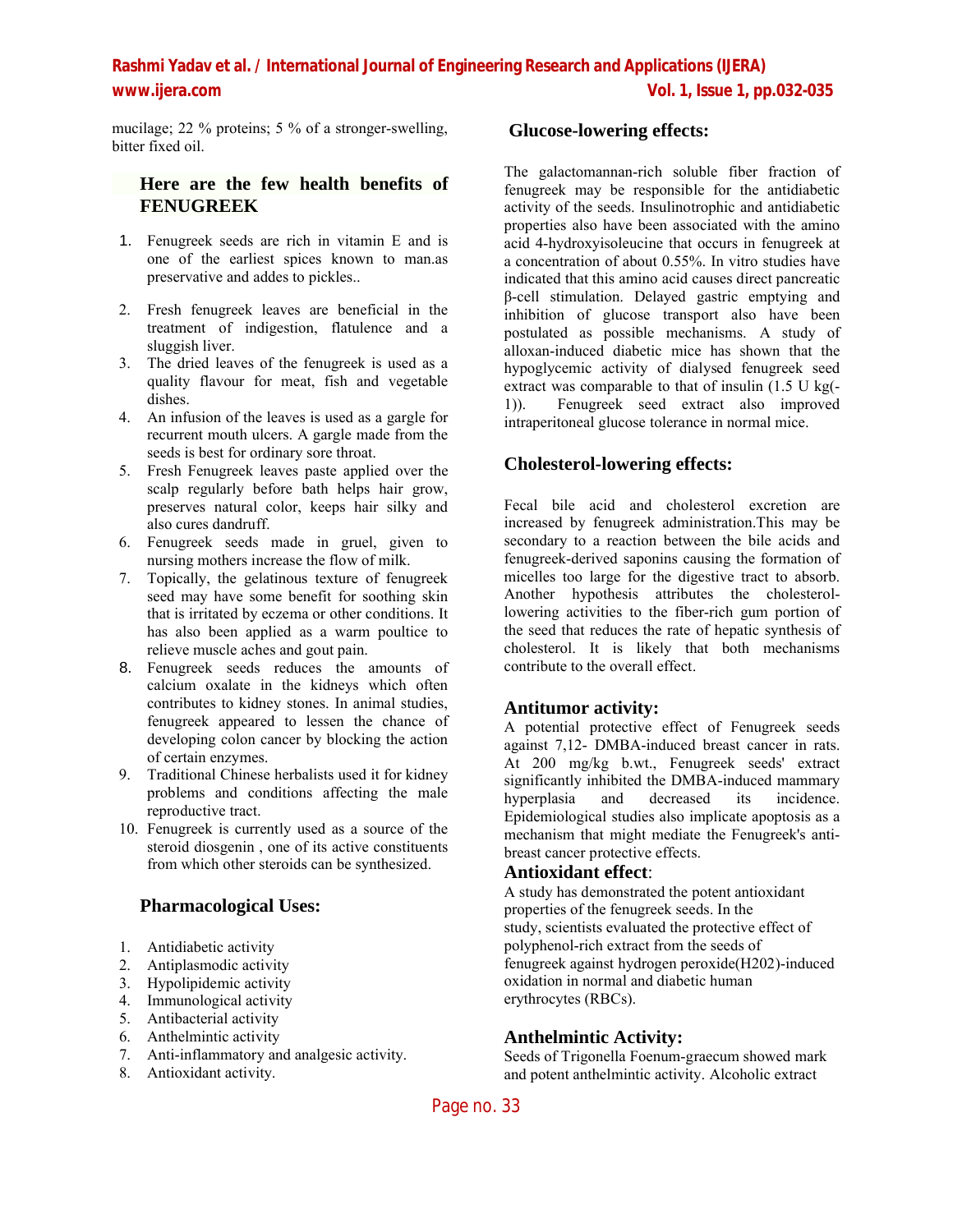# **Rashmi Yadav et al. / International Journal of Engineering Research and Applications (IJERA)**

had shown promising result as anthelmintic activity and water extracts has also shown activity up to lesser extent. There-fore an attempt has been made to evaluate anthelmin-tic activity of seeds on adult earthworm Pheritimapostuma.

#### **Antibacterial activity:**

The seed extracts of Fenugreek were found more effective against Escherichia coli, Salmonella typhi and Staphylococus aureus.seeds were boiled in water to produce aqueous extracts.

### **Analgesic activity:**

The analgesic potential of Trigonella foenum – graecum (TFG) seeds in rats by using tail flick method in comparison to established analgesic drug diclofenac potassium (DIP, 10 mg/kg, p.o.). Successively extracted (aqueous and ethanol) extracts of TFG seeds were administered 1 h prior to pain induction in dose range of 50, 100 and 200mg/kg orally.

## **Potential Dangers:**

- (a) **Allergies:** Individuals with peanut allergies should use with caution or avoid all together. Otherwise, fenugreek is extremely safe.
- (b) **Side Effects:**
- 1. Fenugreek may increase the risk of bleeding.
- 2. Fenugreek may reduce potassium levels in the blood. Numbness, facial swelling, breathing difficulty and fainting are likely a cause of an allergic reaction.
- 3. Dizziness, diarrhea and gas when fenugreek is used at recommended doses.
- 4. Fenugreek may cause loose stools in some women, can produce uterine contractions ,hypoglycemia in some mothers.

## **Conclusion:**

T.FOENUM GRAECUM seeds are found easily in our kitchen we can take it easily in our daily diet and cure our diseases.T. foenum-graecum was found to possesses different activities such as Anticancer, Anti-Inflammatory, Antiseptic, Aphrodisiac, Astringent, Bitter, Demulcent, Emollient, Expectorant, Anthelmintic, Wound healing and Gastro protective. Fenugreek seeds are a rich source of the polysaccharide galactomannan. They are also a source of saponins such as diosgenin, yamogenin, gitogenin, tigogenin, and neotigogens.flavonoids and amino acid,alkaloids, Other bioactive constituents of

fenugreek include mucilage, volatile oils,some side effect also found in fenugreek seeds like as Fenugreek may increase the risk of bleeding,Fenugreek may reduce potassium levels in the blood, Numbness, facial swelling, breathing difficulty and fainting are likely a cause of an allergic reaction,Dizziness, diarrhea and gas when fenugreek is used at recommended doses, Fenugreek may cause loose stools in some women, can produce uterine contractions , hypoglycemia in some mothers.

#### **References:**

- 1. S.Vyas, et al, Analgesic and inflammatory activity of *Trigonella foenum-graecum* seeds extract,Pubmedcentral.Page no-213-215.
- 2. Hettiarachychy.N,S ,Natural antioxidant extract from fenugreek,Journal of food science, 61(3), page no-516-519.
- 3. M.Palaniswamy,et al, In vitro antiplasmodic activity of Trigonella foenum-graecum,Oxford journal 2008,vol-7,Page no-441-445.
- 4. Kim su ji, et al,Hypoglycemic and antihyperlipidemic effect of fenugreek seeds in alloxan induced diabetic rats,American journal of biochemistry and biotechnology2006,2(4),page no-154-160.
- 5. Z.mohamed, et al,Biochemistralstudy of anti diabetic action of the egyption plants fenugreek and balanites,Molecular and cellular biochemistr 2006,page no-173-183.
- 6. Standardisation of single drug of unani medicine, part-1<sup>st</sup> published by central council for research in unani medicine new delhi, page no-220-225.
- 7. Dr.Mukherjee,Pulok .k,2002,Quality control of Herbal Drug,Business Horion publishers,page no-693.
- 8. Mondal.D.K, et al,Effect of fenugreek on thymic volume in streptazotocin induced diabetic rats,ournal of teacher associatio RMC june 2003,vol-16,page no-1-4.
- 9. Ali mohammed, Pharmacognosy, vol- $1<sup>st</sup>$ , ed-1st<sub>2008</sub>,Publised by by CBS publishers and distributor new delhi,page no-710-711.
- 10. Evans.w.c, et al, Pharmacognosy, 15<sup>th</sup> ed,Publised by elsevi new delhi,page no-475- 486.
- 11. Sharma P.C, et al, Database on medicinal plants used in ayurveda,vol-14,Page no-404- 408.
- 12. Gupta A.K et al, Quality standard of Indian medicinal plants, vol- $4^{th}$ , Publised by Indian council of medicinal research new delhi, page no-327-329.

Page no. 34

## **www.ijera.com Vol. 1, Issue 1, pp.032-035**